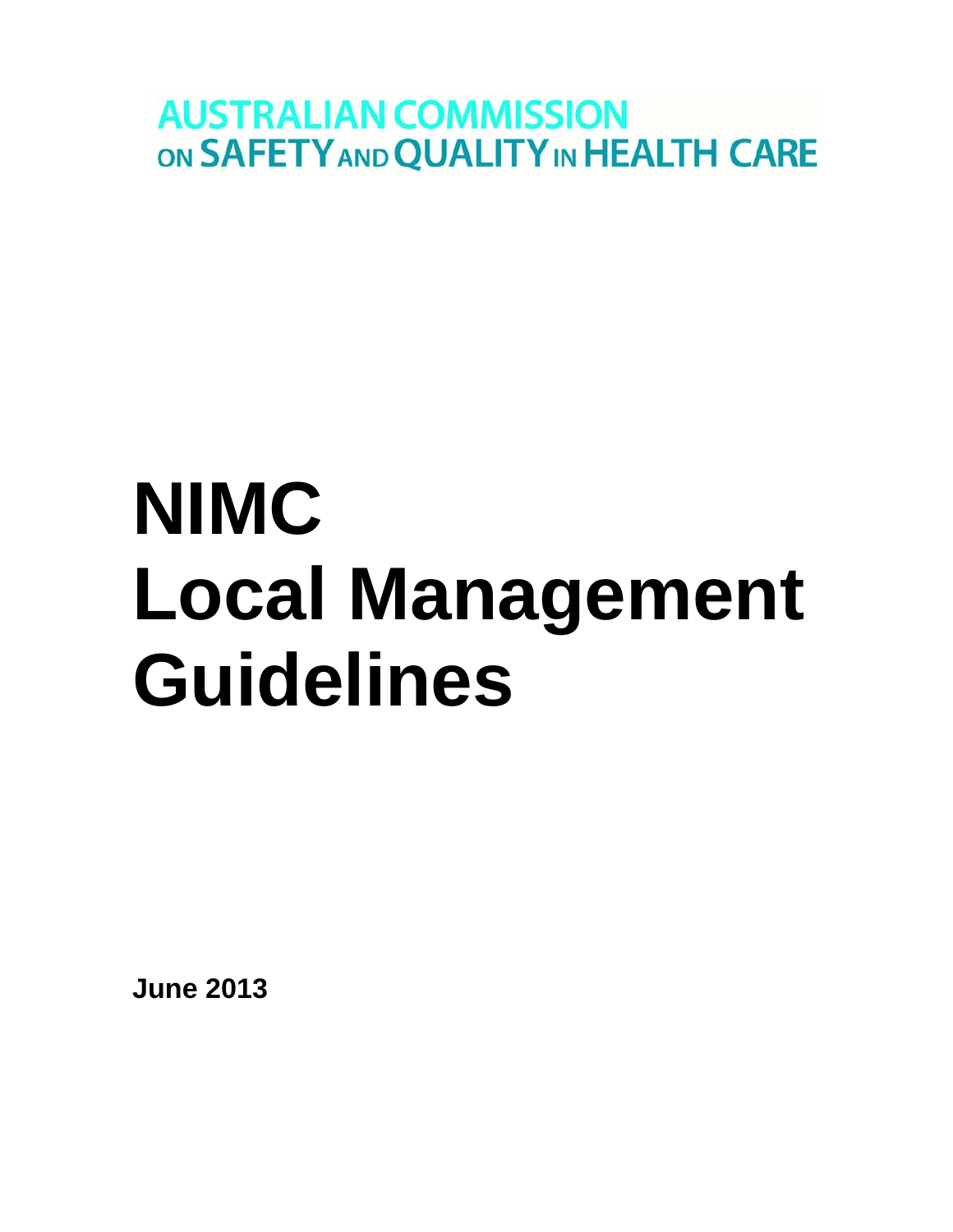#### **© Commonwealth of Australia 2009 (updated 2011 and 2013)**

This work is copyright. It may be reproduced in whole or in part for study or training purposes subject to the inclusion of an acknowledgement of the source. Requests and inquiries concerning reproduction and rights for purposes other than those indicated above requires the written permission of the Australian Commission on Safety and Quality in Health Care, GPO Box 5480 Sydney NSW 2001 or **[mail@safetyandquality.gov.au](mailto:mail@safetyandquality.gov.au)**

#### **Suggested citation**

Australian Commission on Safety and Quality in Health Care *NIMC Local Management Guidelines*. ACSQHC, Sydney 2009

#### **Acknowledgment**

The Commission wishes to acknowledge members of the Health Services Medication Advisory Group for their significant contribution to this document.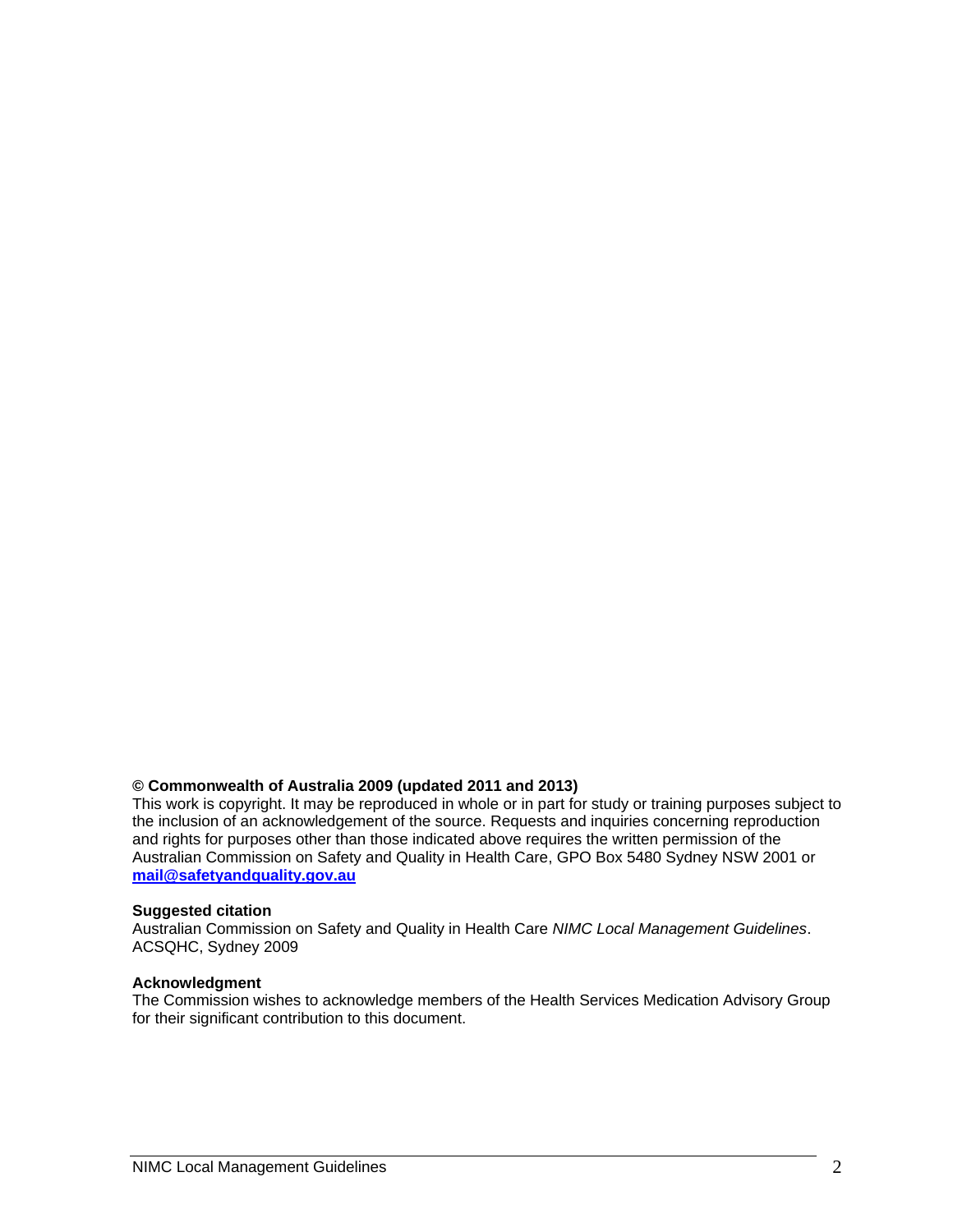# **Table of Contents**

|                                                       | Introduction                                                                         |    |
|-------------------------------------------------------|--------------------------------------------------------------------------------------|----|
| 1. Permitted local NIMC alterations                   |                                                                                      | 5  |
| Table 1                                               | Summary of NIMC sections that can or cannot be changed                               | 5  |
| Table 2                                               | General principles for use of the NIMC                                               | 5  |
| Table 3                                               | Sections of the NIMC that may be altered by jurisdictional NIMC<br>working groups    | 6  |
| Table 4                                               | Sections of the NIMC that must not be altered without Commission<br>approval         | 7  |
| 2. Arrangements and process for NIMC local management |                                                                                      |    |
| 2a                                                    | Managing proposals for change                                                        | 11 |
| 2b                                                    | Arrangements for jurisdictional NIMC bodies                                          | 12 |
|                                                       | 3. NIMC summary rationale                                                            |    |
| 3a                                                    | Key principles for ordering and administering medicines for an<br>individual patient | 14 |
| <b>4. NIMC versions</b>                               |                                                                                      | 16 |
|                                                       | Appendix A: NIMC Local Management Guidelines version control                         | 18 |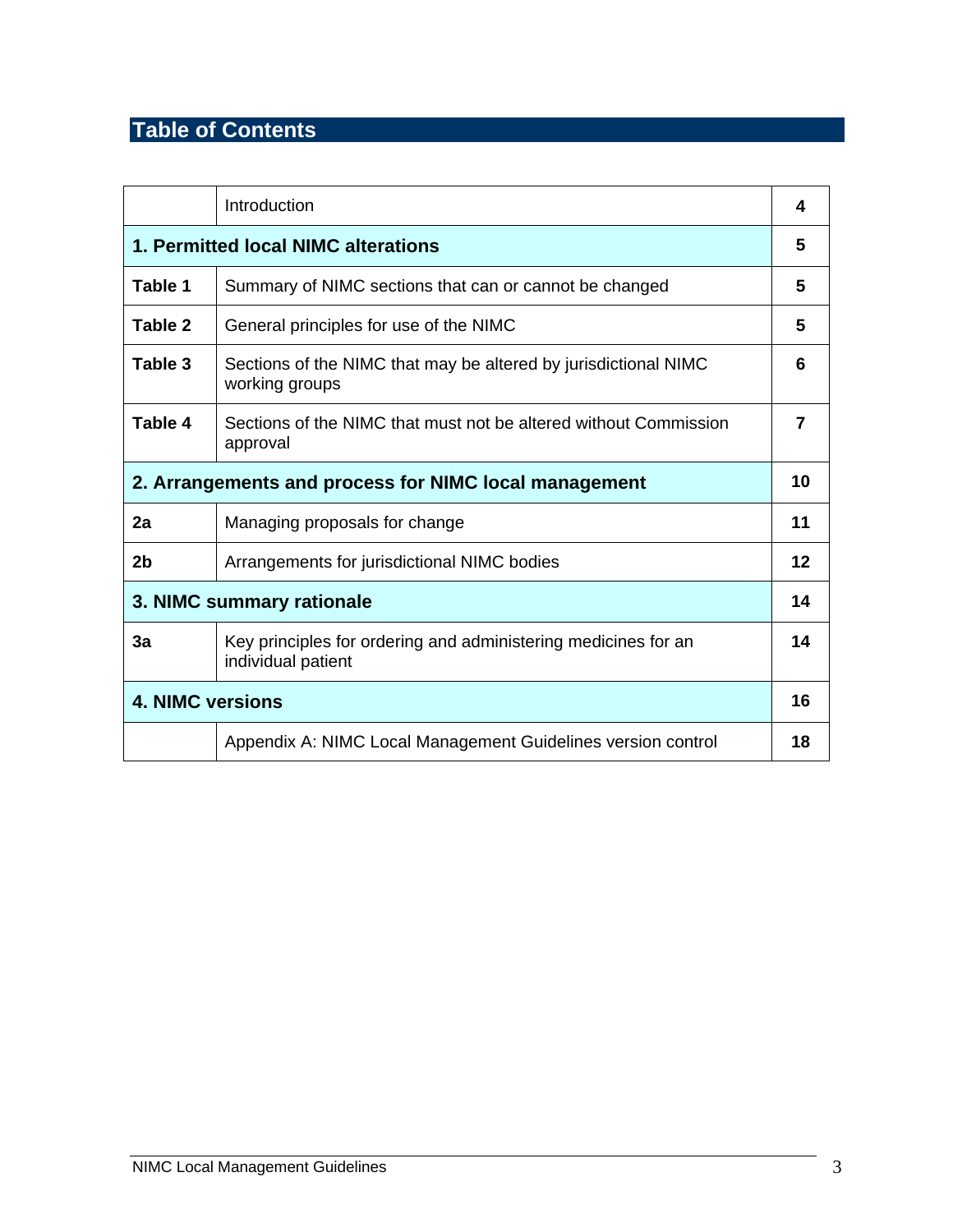## **Introduction**

The NIMC is a suite of nationally standard medication charts, both paper and electronic, that present and communicate information consistently between healthcare professionals providing care to patients on the intended use of medicines for an individual patient.

Its purpose is to reduce the risk of prescribing, dispensing and administration error by health professionals through standardised presentation of information on the intended use of medicines for an individual patient, and through standardised presentation of medicines information in all high risk healthcare settings.

**NIMC use is a mandated requirement for accreditation.** Health service organisations seeking accreditation against National Safety and Quality Health Service Standard 4 Medication Safety must demonstrate use of the NIMC.

The requirement on health service organisations is to use relevant NIMCs which have been agreed nationally and which incorporate the NIMC elements and layouts. Electronic medication management systems are required to incorporate the full range of NIMC safety features as a minimum.

Non-conforming medication charts:

- will not be verifiable for accreditation purposes
- cannot be audited through use of the NIMC Audit System
- are not reflected in any nationally maintained support materials including education resources
- may create medico-legal risks for health service organisations in the event of patient harm related to medication misadventure.

#### **Managing the NIMC locally**

The NIMC can be managed locally by health service organisations. The NIMC Local Management Guidelines provide detailed guidance on the scope of changes to the NIMC which can be authorised at local levels (i.e. state / territory, private health service chain / local hospital network and individual health service organisation). It describes the process for managing NIMC issues which cannot be managed locally and which need to be referred to the national level for consideration. The NIMC Local Management Guidelines are available electronically at [www.safetyandquality.gov.au/wp-content/uploads/2012/02/NIMC-Local-Management-](http://www.safetyandquality.gov.au/wp-content/uploads/2012/02/NIMC-Local-Management-Guidelines12.pdf)[Guidelines12.pdf](http://www.safetyandquality.gov.au/wp-content/uploads/2012/02/NIMC-Local-Management-Guidelines12.pdf)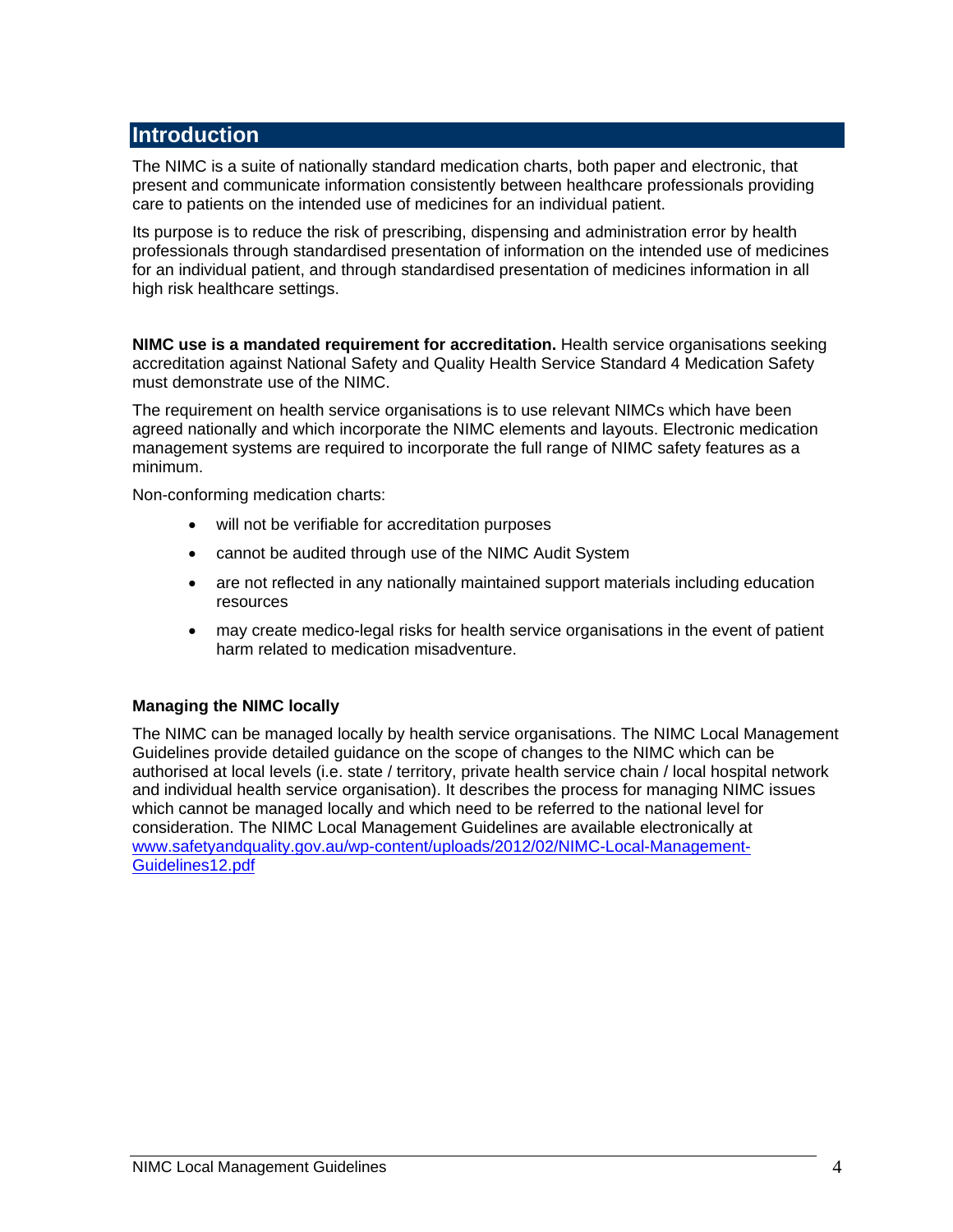# **1. Permitted NIMC local alterations**

The overarching principle is that layout of the NIMC is not to be altered.

## **Table 1: Summary of NIMC sections that can or cannot be changed**

| NIMC sections that cannot be altered                                                                                                                                                                | NIMC sections that can be altered                                                      |
|-----------------------------------------------------------------------------------------------------------------------------------------------------------------------------------------------------|----------------------------------------------------------------------------------------|
| Patient identification                                                                                                                                                                              | The logo                                                                               |
| Chart numbering                                                                                                                                                                                     | Recommended administration times                                                       |
| Allergies and adverse drug reaction alerts                                                                                                                                                          | A coloured strip may be added to the NIMC to<br>assist with rapid chart identification |
| Once only, pre-medication orders and nurse<br>initiated medicines                                                                                                                                   | A medical record number or bar code may be<br>added                                    |
| Telephone orders                                                                                                                                                                                    | The number of days for administration                                                  |
| Medicines taken prior to presentation to<br>hospital (where a facility has a dedicated<br>medicine reconciliation form, a note should be<br>made in this section to refer to the alternate<br>form) | The list of additional charts may be increased                                         |
| Format for documenting regular medicines                                                                                                                                                            | The general colours used on the chart, except<br>for the sections highlighted in red.  |
| Patient weight and height                                                                                                                                                                           | Discharge supply (where PBS discharge                                                  |
| Format for documenting PRN medications                                                                                                                                                              | prescriptions are used or other local regulatory<br>requirements are in place)         |

# **Table 2: General principles for use of the NIMC**

| <b>Principle</b>                                 | <b>Rationale</b>                                                                                                                                                                                                                                                                                                                                                                                                        |
|--------------------------------------------------|-------------------------------------------------------------------------------------------------------------------------------------------------------------------------------------------------------------------------------------------------------------------------------------------------------------------------------------------------------------------------------------------------------------------------|
| Generic name                                     | This is to minimise the risk of the same medicine being prescribed twice,<br>through lack of familiarity with different brand names. In addition medicines<br>are usually stored alphabetically according to generic name and are therefore<br>easier to find if prescribed generically. Specified exceptions may be<br>authorised locally (e.g. for combination products or 'look-alike' / 'sound-alike'<br>products). |
| Sequencing                                       | The sequence, drug, route, dose and frequency, encourages prescribers to<br>consider the correct dose in relation to the route prescribed, for example<br>ranitidine iv 50mg three times daily or ranitidine orally 150mg twice daily.                                                                                                                                                                                  |
| <b>Prescriber name</b><br>and contact<br>details | The prescriber must be clearly identifiable to minimise delays in clarifying the<br>order when required. Some prescribers will enter a pager number, whilst<br>others will enter a prescriber number, in accordance with local policies.                                                                                                                                                                                |
| <b>Abbreviations</b>                             | Abbreviations are discouraged, as they may lead to misunderstandings. A<br>number of abbreviations are particularly error-prone and these should be<br>prohibited.                                                                                                                                                                                                                                                      |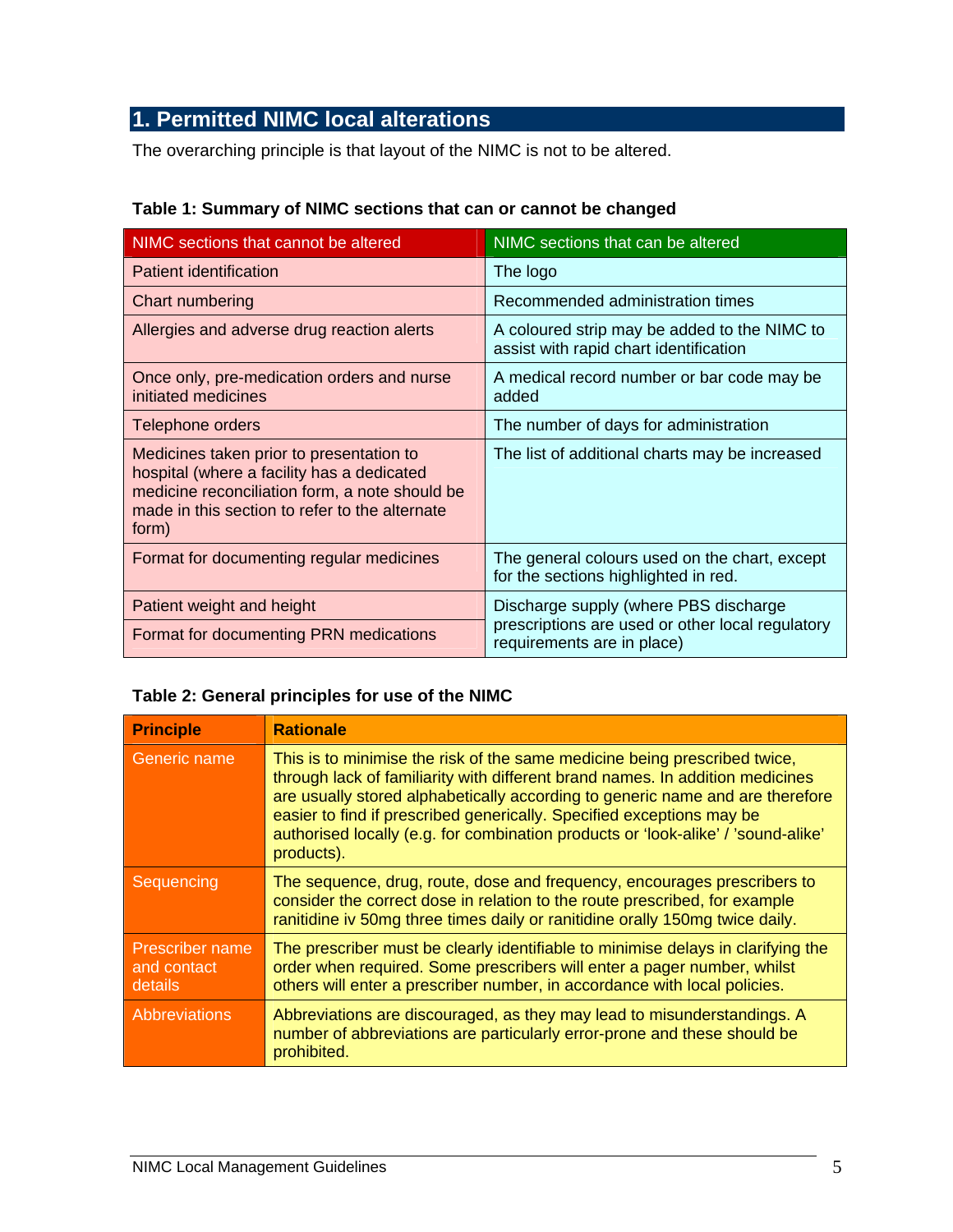| <b>Section</b>                                 | <b>Rationale</b>                                                                                                                                                                                                                                                                                                                                                                                                                                                       |  |
|------------------------------------------------|------------------------------------------------------------------------------------------------------------------------------------------------------------------------------------------------------------------------------------------------------------------------------------------------------------------------------------------------------------------------------------------------------------------------------------------------------------------------|--|
| Logo                                           | Insertion of the hospital logo will assist in identification of the origin of the<br>chart.                                                                                                                                                                                                                                                                                                                                                                            |  |
| Administration<br>times                        | These may be adapted to be consistent with local practice. Feedback has<br>indicated that standardisation of local administration times and targeted<br>education supports medical staff in their role of completing administration<br>times.                                                                                                                                                                                                                          |  |
| <b>Coloured strip</b>                          | This may be added to the side margin to assist in identifying the NIMC when<br>filed in the case notes.                                                                                                                                                                                                                                                                                                                                                                |  |
| <b>Medical record</b><br>number or bar<br>code | This may be added to assist with identification and ordering of medication<br>charts, in accordance with local hospital information service requirements.                                                                                                                                                                                                                                                                                                              |  |
| Ancillary charts                               | The list of ancillary charts may be amended to suit local needs. It is<br>acknowledged that fewer charts will reduce the risk of prescribing and<br>administration error.                                                                                                                                                                                                                                                                                              |  |
| Colours                                        | Red, black and grey have been used to alert and differentiate between<br>sections of the chart. These colours may be varied, however, it is<br>recommended that consideration be given to legibility after faxing and printing<br>to ensure that safety is not compromised. Use of additional colours may<br>generate additional printing costs.                                                                                                                       |  |
| Number of days                                 | The number of days for administration may be adjusted to meet local<br>requirements. The need for transcription should be minimised as this can<br>increase medication error.                                                                                                                                                                                                                                                                                          |  |
| Copies                                         | Opportunities for error in interpretation exist with use of carbon copies instead<br>of original orders. Local procedures should ensure that carbon copies are not<br>used as the primary reference document for dispensing or administration.                                                                                                                                                                                                                         |  |
| <b>Discharge</b><br>medicine section           | A section has been included on the chart to minimise the risk of transcription<br>errors for discharge medicines. For each medicines, the prescriber should<br>indicate whether discharge supply is required, including the duration/quantity.<br>Prescribers must provide their signature, printed name and the date the<br>discharge medicine is ordered. The pharmacist should ensure the discharge<br>information is complete and also sign and date this section. |  |
|                                                | When there is a change in dose for a discharge medicine, a new order should<br>be written, the discharge section completed and the administration section<br>crossed out.                                                                                                                                                                                                                                                                                              |  |
|                                                | Jurisdictions can agree to remove the discharge medicine section if they                                                                                                                                                                                                                                                                                                                                                                                               |  |
|                                                | use the Pharmaceutical Benefits Scheme for discharge prescriptions;<br>$\bullet$                                                                                                                                                                                                                                                                                                                                                                                       |  |
|                                                | or where local regulatory requirements for separate discharge<br>prescriptions exist.                                                                                                                                                                                                                                                                                                                                                                                  |  |
| <b>Binding margin</b>                          | The binding margin for the NIMC is located in the middle and for the NIMC<br>long-stay on the left. Jurisdictions may choose to bind all medication charts<br>from the left side.                                                                                                                                                                                                                                                                                      |  |

# **Table 3: Sections of the NIMC that may be altered by local agreement**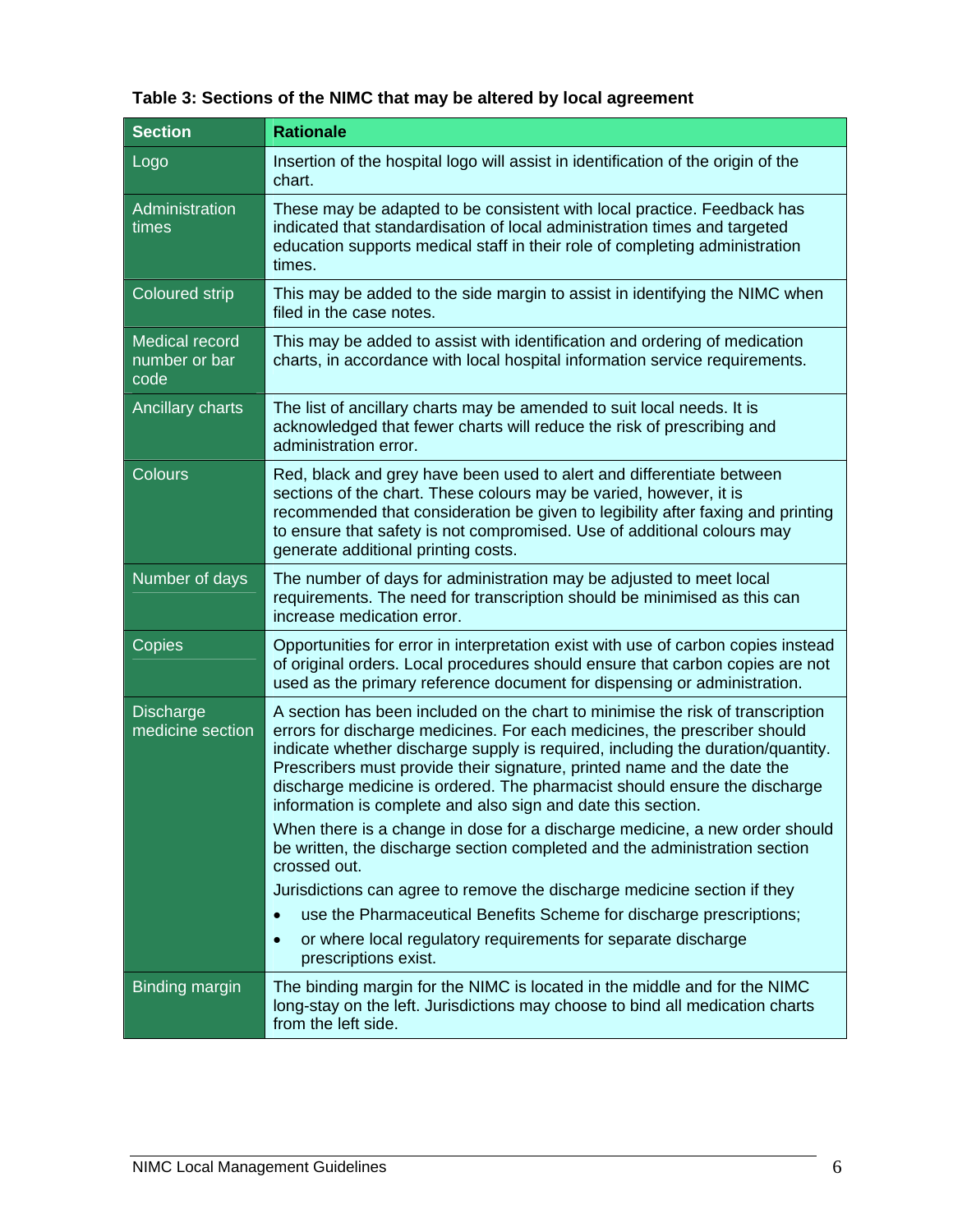|  | Table 4: Sections of the NIMC that must not be altered without national approval |  |
|--|----------------------------------------------------------------------------------|--|
|  |                                                                                  |  |

| <b>Section</b>                                                        | <b>Rationale</b>                                                                                                                                                                                                                                                                                                                                                                                                                                                                                                                                                                                                                                                  |
|-----------------------------------------------------------------------|-------------------------------------------------------------------------------------------------------------------------------------------------------------------------------------------------------------------------------------------------------------------------------------------------------------------------------------------------------------------------------------------------------------------------------------------------------------------------------------------------------------------------------------------------------------------------------------------------------------------------------------------------------------------|
| Patient<br>identification                                             | Either a patient identification label should be attached, or the patient's name,<br>date of birth, gender and unit record number must be printed legibly. If an<br>identification label is used, the first prescriber must print the patient's full<br>name by hand under the label, to reduce the risk of ordering for the wrong<br>patient. Writing the patient's name is in addition to attaching a label and acts<br>as a double check for pre-labeled charts.                                                                                                                                                                                                |
| <b>Chart numbering</b>                                                | The number of charts in use must be identified, for example chart 1 of 2. Any<br>additional ancillary charts must also be identified on the main chart. This is to<br>provide an alert to minimise the risk of omission of medicine or inappropriate<br>prescribing.                                                                                                                                                                                                                                                                                                                                                                                              |
| Allergies and<br>adverse drug<br>reaction alerts                      | The NIMC includes a section to record the medicine and the reaction, if<br>known. This is to assist prescribing decisions.<br>The ADR section must be clearly visible whenever most prescriptions are<br>written. Red is used to draw attention to this important section.                                                                                                                                                                                                                                                                                                                                                                                        |
| Once only and<br>nurse initiatied<br>medicines and<br>pre-medications | The NIMC includes a separate section for once only and nurse initiated<br>medicines and pre-medications a to distinguish them from regular medicines<br>and therefore minimise the risk of unnecessary administration. It is important<br>that this section is included on the NIMC rather than a separate chart to<br>minimise the risk of omission and to provide a complete medication history.                                                                                                                                                                                                                                                                |
| Telephone<br>orders                                                   | Telephone orders should generally be discouraged, unless they are essential<br>due to work practice restrictions, such as rural and private hospitals and<br>facilities without resident medical staff. Some metropolitan sites have limited<br>telephone orders to one dose, by blacking out the remaining three of the four<br>boxes. Capacity has been allowed on the medication chart for two nurses to<br>sign for a telephone order, which must be co-signed by the prescriber within<br>24 hours of the order.                                                                                                                                             |
| Medicines taken<br>prior to<br>presentation to<br>hospital            | There should be space on the medication chart to record medicines taken by<br>the patient prior to admission. Some sites may record this information on a<br>separate form which is purpose designed to facilitate reconciliation and<br>accompanies the medication chart. This will assist with the medication<br>reconciliation process on admission, during transfer and at discharge. Where<br>dedicated medication reconciliation forms are used, sites may refer to the<br>alternate form in the 'medicines taken prior to presentation' section. Dedicated<br>medication reconciliation forms must accompany the current medication chart<br>at all times. |
| Regular                                                               | Variable dose section:                                                                                                                                                                                                                                                                                                                                                                                                                                                                                                                                                                                                                                            |
| medications                                                           | The format of this section facilitates ordering of medicines that require<br>variable doses based on pathology results or as a reducing protocol.                                                                                                                                                                                                                                                                                                                                                                                                                                                                                                                 |
|                                                                       | The medicine level should be entered together with the date. The prescriber's<br>initials, actual administration time and the initials of the person administering<br>the dose must accompany each dose.                                                                                                                                                                                                                                                                                                                                                                                                                                                          |
|                                                                       | If a second variable dose medicine is required, or twice daily dosing is<br>appropriate, the regular medicines section should be used following the<br>format for variable dose orders described above.                                                                                                                                                                                                                                                                                                                                                                                                                                                           |
|                                                                       | <b>Warfarin section:</b>                                                                                                                                                                                                                                                                                                                                                                                                                                                                                                                                                                                                                                          |
|                                                                       | The warfarin section is highlighted in red to indicate that it is a high risk<br>medicine.                                                                                                                                                                                                                                                                                                                                                                                                                                                                                                                                                                        |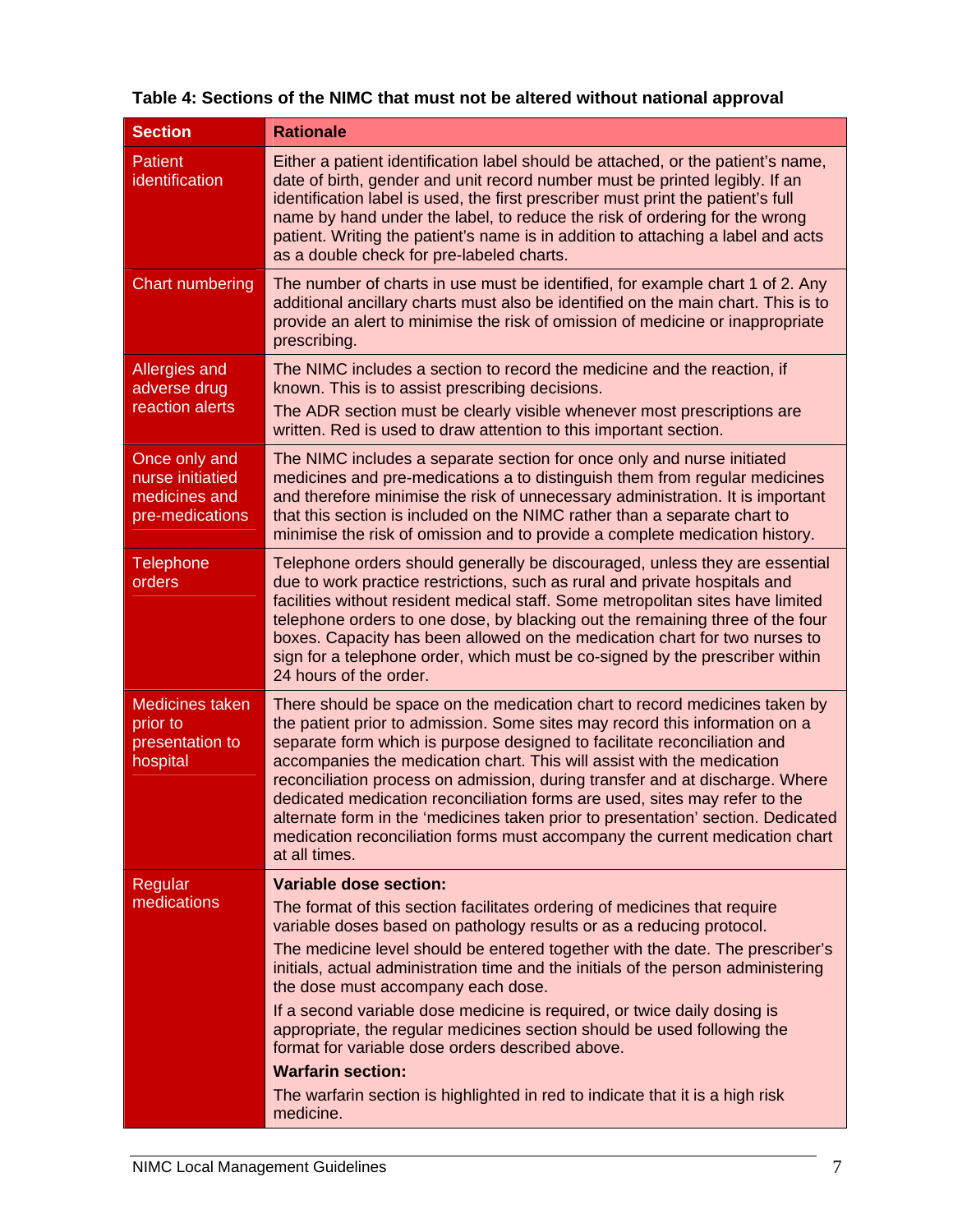|                                     | A recommended standard dose time (such as 1600 hours) allows the medical<br>staff responsible for the care of the patient to review the INR (international<br>normalised ratio) result and prescribe the dose, rather than an on-call doctor<br>who may not be familiar with the patient's medical history. This dose time may<br>be modified to a later time for rural or private facilities, where a visiting<br>medical officer cares for the patient.<br>The indication and target INR range must be documented when warfarin is<br>initially ordered.<br>The INR should be documented at a frequency appropriate to the patient's<br>condition. The dose, prescriber's initials, initials of the person administering |
|-------------------------------------|----------------------------------------------------------------------------------------------------------------------------------------------------------------------------------------------------------------------------------------------------------------------------------------------------------------------------------------------------------------------------------------------------------------------------------------------------------------------------------------------------------------------------------------------------------------------------------------------------------------------------------------------------------------------------------------------------------------------------|
|                                     | the warfarin and the initials of the second person checking the administration<br>should also be documented.                                                                                                                                                                                                                                                                                                                                                                                                                                                                                                                                                                                                               |
|                                     | The NIMC includes a warfarin education record to indicate that the patient has<br>received verbal and written information, as appropriate.                                                                                                                                                                                                                                                                                                                                                                                                                                                                                                                                                                                 |
|                                     | <b>Regular medications section:</b>                                                                                                                                                                                                                                                                                                                                                                                                                                                                                                                                                                                                                                                                                        |
|                                     | Prescribers should enter administration times, as this minimises the risk of<br>errors that may result from incorrect interpretation of the instructions by the<br>nursing staff.                                                                                                                                                                                                                                                                                                                                                                                                                                                                                                                                          |
|                                     | In addition to signing the order, prescribers must also print their name at least<br>once and provide contact details, such as pager number or prescriber<br>number, to minimise delays in clarifying orders.                                                                                                                                                                                                                                                                                                                                                                                                                                                                                                              |
|                                     | Recommended administration times must be listed in the centre margin for<br>easy reference. The suggested administration times may be amended to meet<br>local needs. Health service organisations may find it helpful to ensure that<br>administration times are standardised between wards.                                                                                                                                                                                                                                                                                                                                                                                                                              |
|                                     | A pharmacy box must be included to provide space for pharmacist's<br>annotation                                                                                                                                                                                                                                                                                                                                                                                                                                                                                                                                                                                                                                            |
|                                     | An indication box must be included to provide clarity, especially where a<br>medicine may be used for more than one indication.                                                                                                                                                                                                                                                                                                                                                                                                                                                                                                                                                                                            |
|                                     | The red 'tick if slow release' box is included as a prompt to prescribers to<br>consider whether a modified release or immediate release preparation is<br>required.                                                                                                                                                                                                                                                                                                                                                                                                                                                                                                                                                       |
|                                     | The administration record provides space to record up to eleven days of<br>therapy. The last column is partially blocked out to ensure that a new chart is<br>written during the day.                                                                                                                                                                                                                                                                                                                                                                                                                                                                                                                                      |
|                                     | Codes for not administering medicines must be listed in the centre of the chart<br>for easy reference.                                                                                                                                                                                                                                                                                                                                                                                                                                                                                                                                                                                                                     |
|                                     | A section for clinical pharmacist review must be included to ensure that all<br>orders are clear, safe and appropriate for that individual patient, to minimise<br>the risk of an adverse drug event.                                                                                                                                                                                                                                                                                                                                                                                                                                                                                                                      |
| <b>Patient weight</b><br>and height | Patient weight and height must be documented to assist staff in calculating<br>doses safely, especially for paediatric patients, and for certain high risk<br>medicines.                                                                                                                                                                                                                                                                                                                                                                                                                                                                                                                                                   |
| <b>Folds</b>                        | Additional folds risk patient safety by obscuring patient identification and other<br>critical information and do not constitute part of the agreed, standard NIMC.                                                                                                                                                                                                                                                                                                                                                                                                                                                                                                                                                        |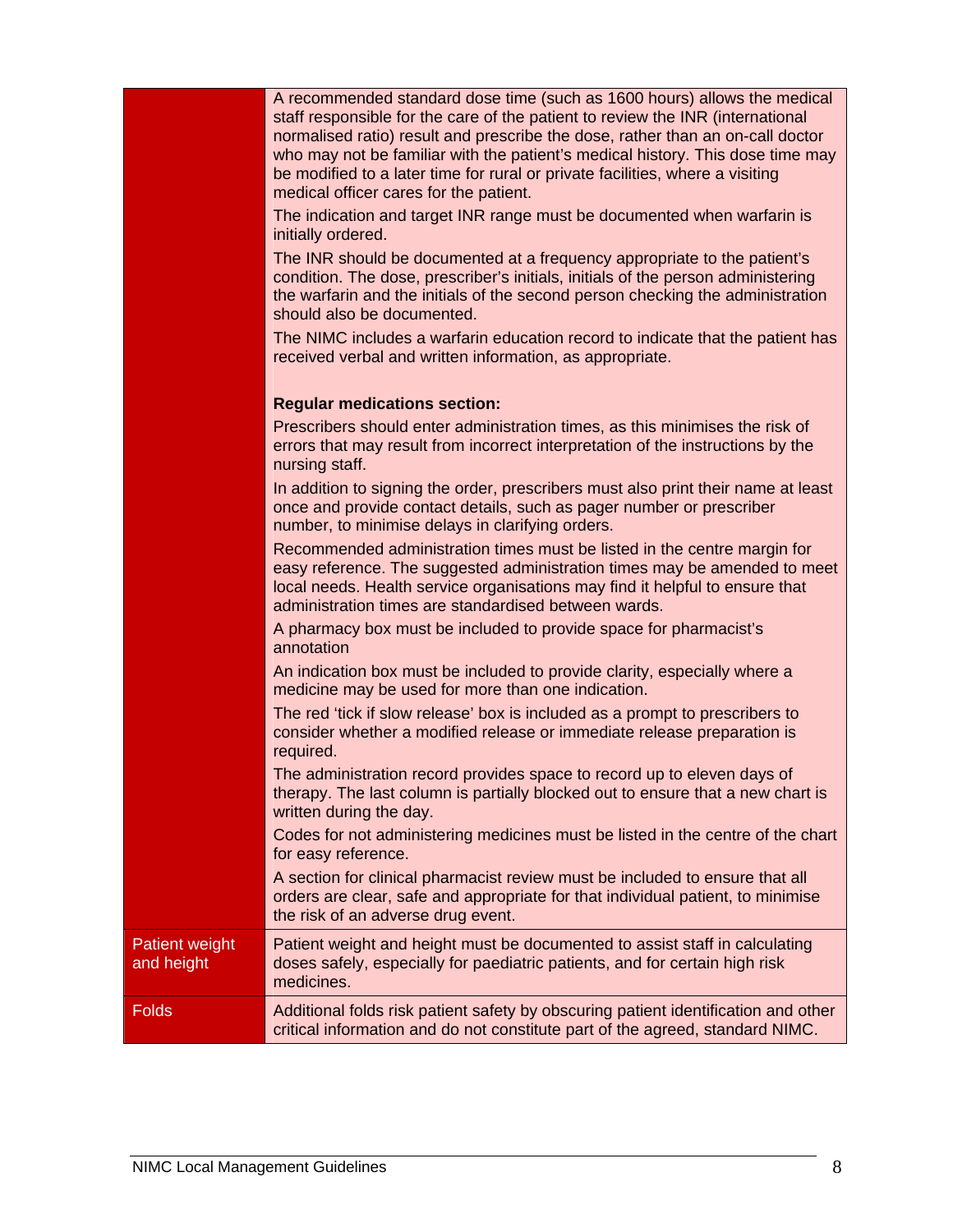| PRN (as<br>required)<br>medicines | A specific section must be included on the medication chart for PRN (as<br>required) medicines, rather than including them in the regular medicines<br>section, to minimise the risk of these being administered regularly.                                                                                                                                                                                                                                   |
|-----------------------------------|---------------------------------------------------------------------------------------------------------------------------------------------------------------------------------------------------------------------------------------------------------------------------------------------------------------------------------------------------------------------------------------------------------------------------------------------------------------|
|                                   | The prescriber must document the dose and hourly frequency, as 'PRN' does<br>not provide sufficient information for the medicine to be administered<br>correctly. Indication and maximum daily PRN dose (that is, maximum PRN<br>dose in twenty four hours) must be provided to ensure safe and appropriate<br>administration and to minimise the risk of overdose. The prescriber must<br>check the regular medicines section for possible duplicate orders. |
|                                   | Where appropriate, the prescriber may indicate the maximum number of<br>doses to be administered or maximum duration for the order by crossing out<br>parts of the administration section.                                                                                                                                                                                                                                                                    |
|                                   | Staff administering the medicine must document the actual dose given. The<br>person administering each dose must check the maximum PRN dose in 24<br>hours and also check the timing of the previous dose (either PRN or regular).                                                                                                                                                                                                                            |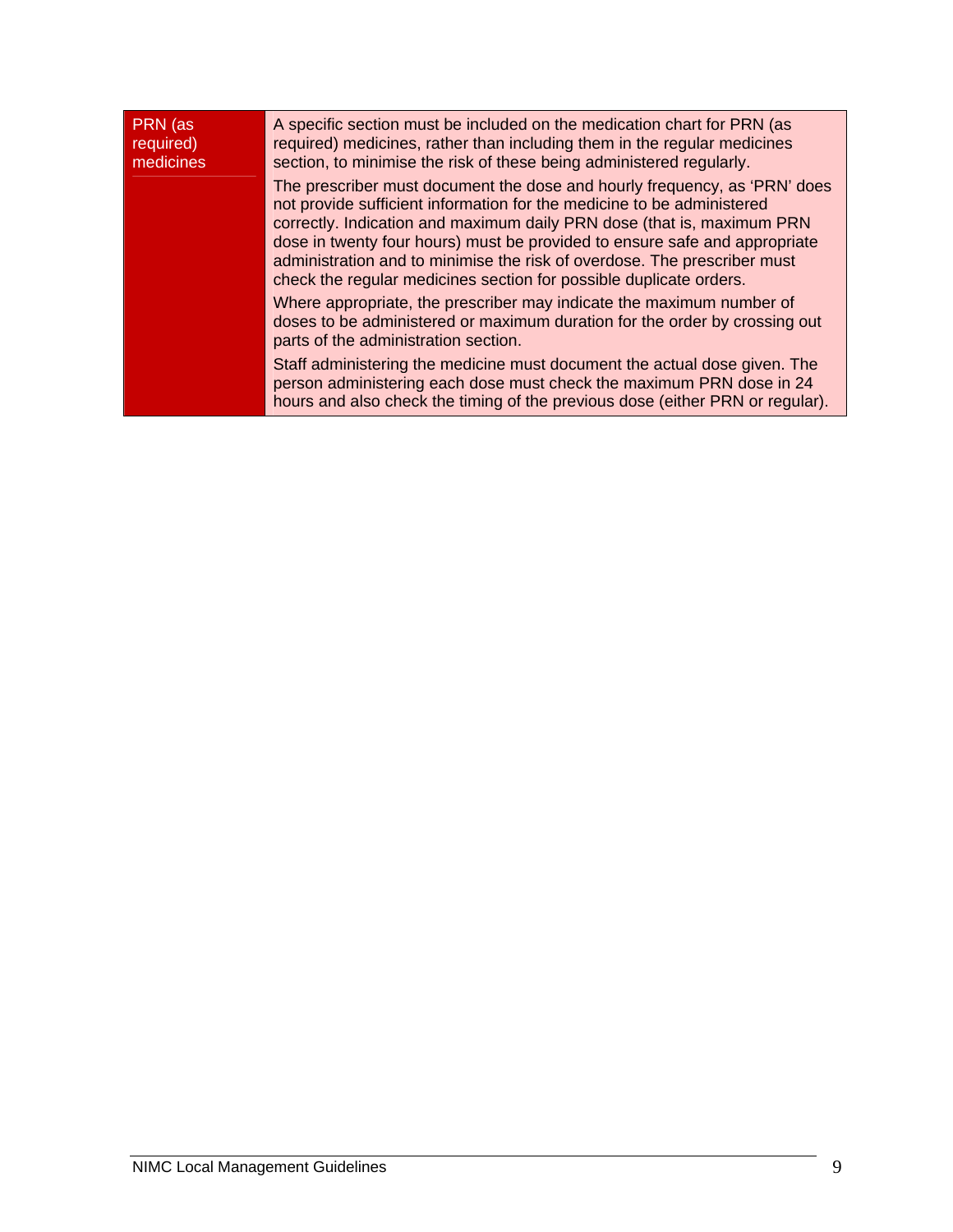# **2. Arrangements and process for NIMC local management**

This document provides guidance on the scope of changes to the NIMC which can be authorised at local (state, territory, private and public health service organisation network) levels.

#### **Background**

On 23 April 2004, Australian Health Ministers, in a joint communiqué, advised that:

'To reduce the harm to patients from medication errors, by June 2006, all public hospitals will be using a common medication chart. This means that the same chart will be used wherever a doctor or nurse works and wherever the patient is within a hospital'.

The Australian Commission on Safety and Quality in Health Care's Health Service Medication Expert Advisory Group was established in 2007 (originally as the NIMC Oversight Committee) to:

- maintain NIMC national version control
- recommend changes to the NIMC
- identify national impediments to implementation.

Local medication safety groups play a vital role in the process of managing NIMC use locally and recommending issues for the Health Service Medication Expert Advisory Group's consideration.

The Commission has agreed that:

- The NIMC will be updated only when there is a powerful, evidence-based case for change put to the Health Service Medication Expert Advisory Group. The Commission's Inter-Jurisdictional and Private Hospital Sector Committees will advise on timing of the introduction of any changes.
- Specialist and ancillary charts will also be recommended by the Health Service Medication Expert Advisory Group.

#### **Goal**

Each jurisdictional NIMC oversight body (or the equivalent arrangement) has the responsibility to respond in a timely manner to NIMC issues raised locally. This document is intended to assist jurisdictional bodies maintain version control of the NIMC by managing issues, such as proposals for change, at the local level or referring issues to the Health Service Medication Expert Advisory Group.

#### **Premises**

The work of jurisdictional NIMC oversight bodies is based on the premise that standardisation of practice, where appropriate, can reduce the risk of error. Accordingly, version control of the NIMC is an essential feature of its national implementation. Experience with the paper-based NIMC will be transferred to developments in the electronic environment.

#### **Purpose of the NIMC**

The NIMC is a standard inpatient medication chart intended to contribute in different ways to minimising medication errors and adverse outcomes for inpatients.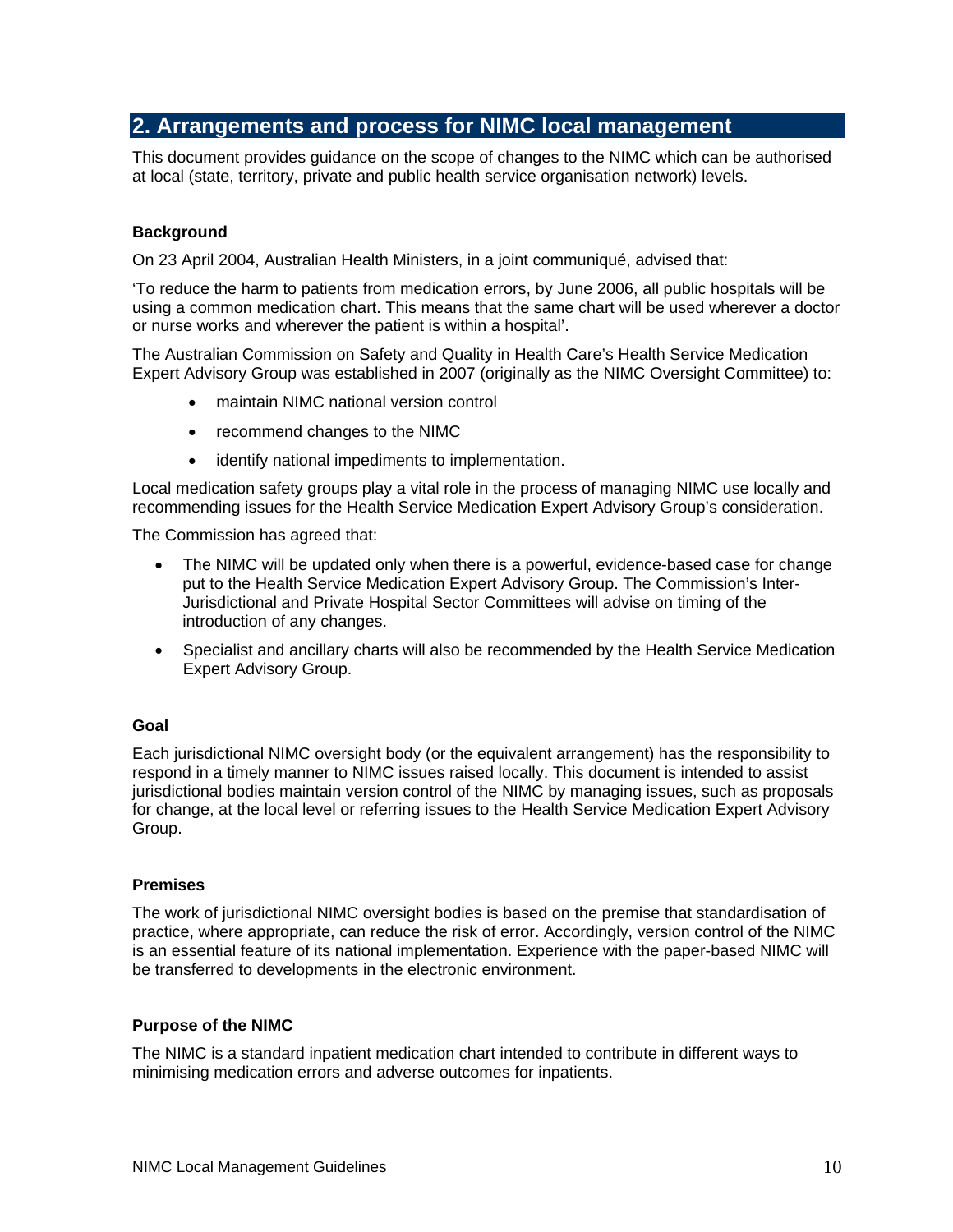### **2a. Managing proposals for change**

The following is an agreed process for managing proposals for change to the NIMC.

#### **Stage 1: Collating and classifying proposals for change**

Collate and classify suggested changes to the NIMC by:

- maintaining a jurisdictional change register for NIMC change proposals; and
- classifying all suggested changes to the NIMC using the following process.
- **1. Does the proposed change comply with the NIMC Local Management Guidelines?** 
	- Yes change is approved by the jurisdictional NIMC body and conveyed to the Health Service Medication Expert Advisory Group for information.
	- No go to question 2.
- **2. Is there local evidence\* that there is an issue with the current format and patient safety?** 
	- Yes Go to question 3.
	- No jurisdictional NIMC body rejects the proposal for change.

\* *Local evidence may comprise risk assessments, case reports, surveys, audits and incident reports.* 

#### **3. Does local evidence suggest that a proposed change will improve patient safety?**

- Yes notify the Health Service Medication Advisory Group (for its consideration and possible further evaluation).
- No jurisdictional NIMC body rejects the proposal for change.

#### **Stage 2: Reporting to the Health Service Medication Expert Advisory Group**

The jurisdictional NIMC body submits a report to the Health Service Medication Expert Advisory Group which includes:

- o proposed changes, together with evidence and rationale
- o recommendations to approve, reject or further investigate the proposed changes.

Recommendations made by the Health Service Medication Expert Advisory Group will be considered by the Inter-Jurisdictional and Private Hospital Sector Committees and ratified by the Commission before they become effective. Approved changes to the NIMC will be incorporated into the next scheduled version update (usually January of each year).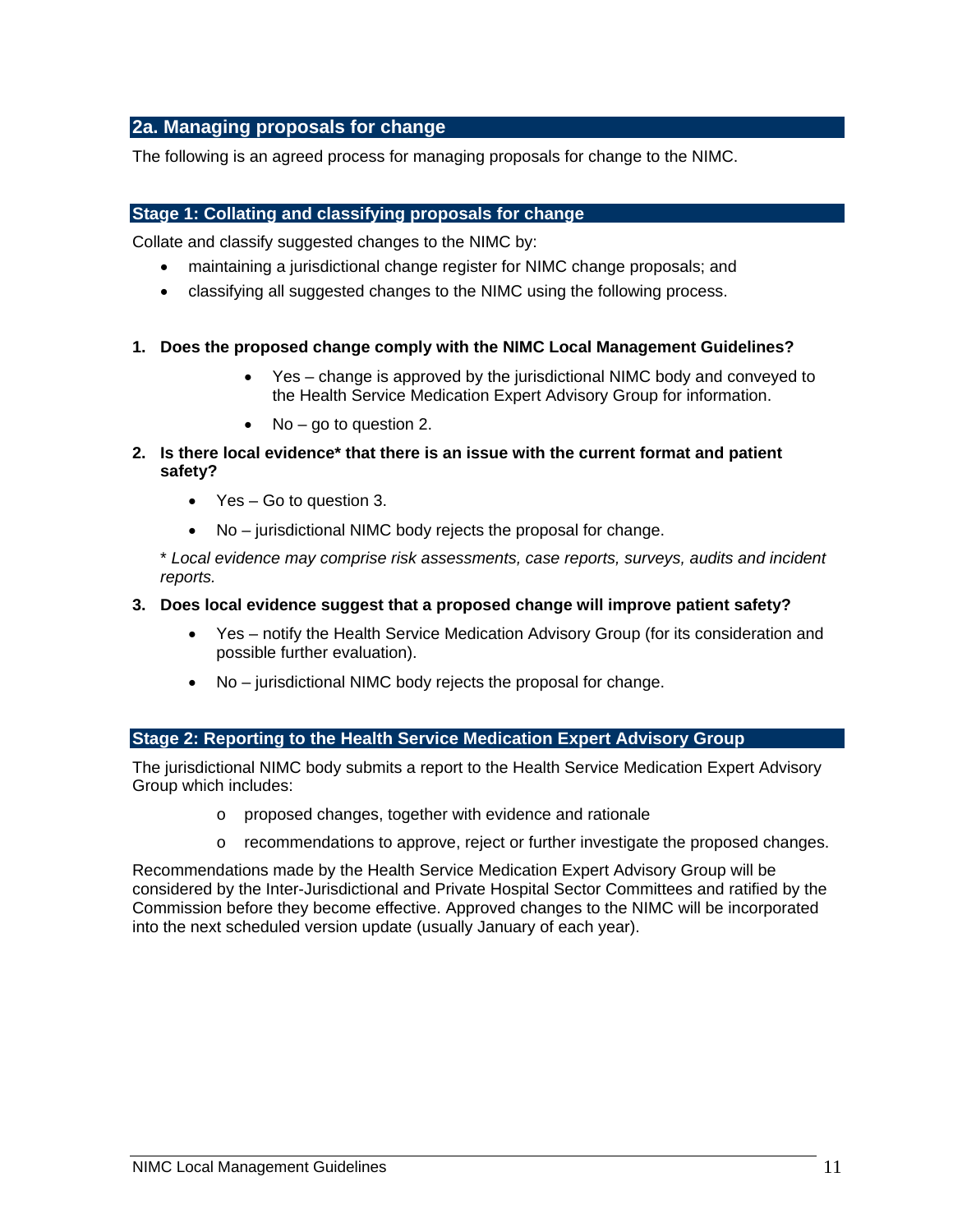#### **Step 3: Reporting decisions to stakeholders**

- The jurisdictional NIMC body will:
	- o Inform stakeholders whether their proposed change has been accepted, rejected or referred to the Health Service Medication Expert Advisory Group, providing a rationale for the decision.
	- $\circ$  Facilitate state-wide change management of proposed changes that have been endorsed by the Office of the Commission for inclusion in the NIMC.
- The Health Service Medication Expert Advisory Group, through the Office of the Commission, will:
	- $\circ$  Inform jurisdictional bodies of Commission decisions, and the rationale for those decisions
	- $\circ$  Provide details of approved revisions in a format that facilitates alignment of national version control and local process control.

#### **2b. Arrangements for jurisdictional NIMC bodies**

Membership of jurisdictional NIMC oversight bodies is determined by each jurisdiction. However, to reflect the full, multi-disciplinary medication perspective, the following interests and expertise are suggested for inclusion:

- Health Service Medication Expert Advisory Group jurisdictional representative;
- Representative from a local medication safety program;
- Pharmacist;
- Senior doctor:
- Junior doctor;
- Clinical nurse;
- Clinical risk manager.

It is recommended that rural, regional and metropolitan representation is reflected in memberships.

From time to time, the Health Service Medication Expert Advisory Group invites organisations or individuals with specific issues or proposed changes to its meetings for advice or guidance on specific matters. This may be a useful model for jurisdictional NIMC bodies.

#### **Meetings**

It is recommended that jurisdictional NIMC bodies meet sufficiently frequently to assess and report on all suggested changes to the NIMC. The chairman and secretary (or equivalents), in consultation with body members, should determine a calendar of meetings so stakeholders are able to have issues considered in a timely manner. Out of session meetings, either in person or by other means, are recommended should more urgent matters need to be resolved. Terms of reference may assist expediting business.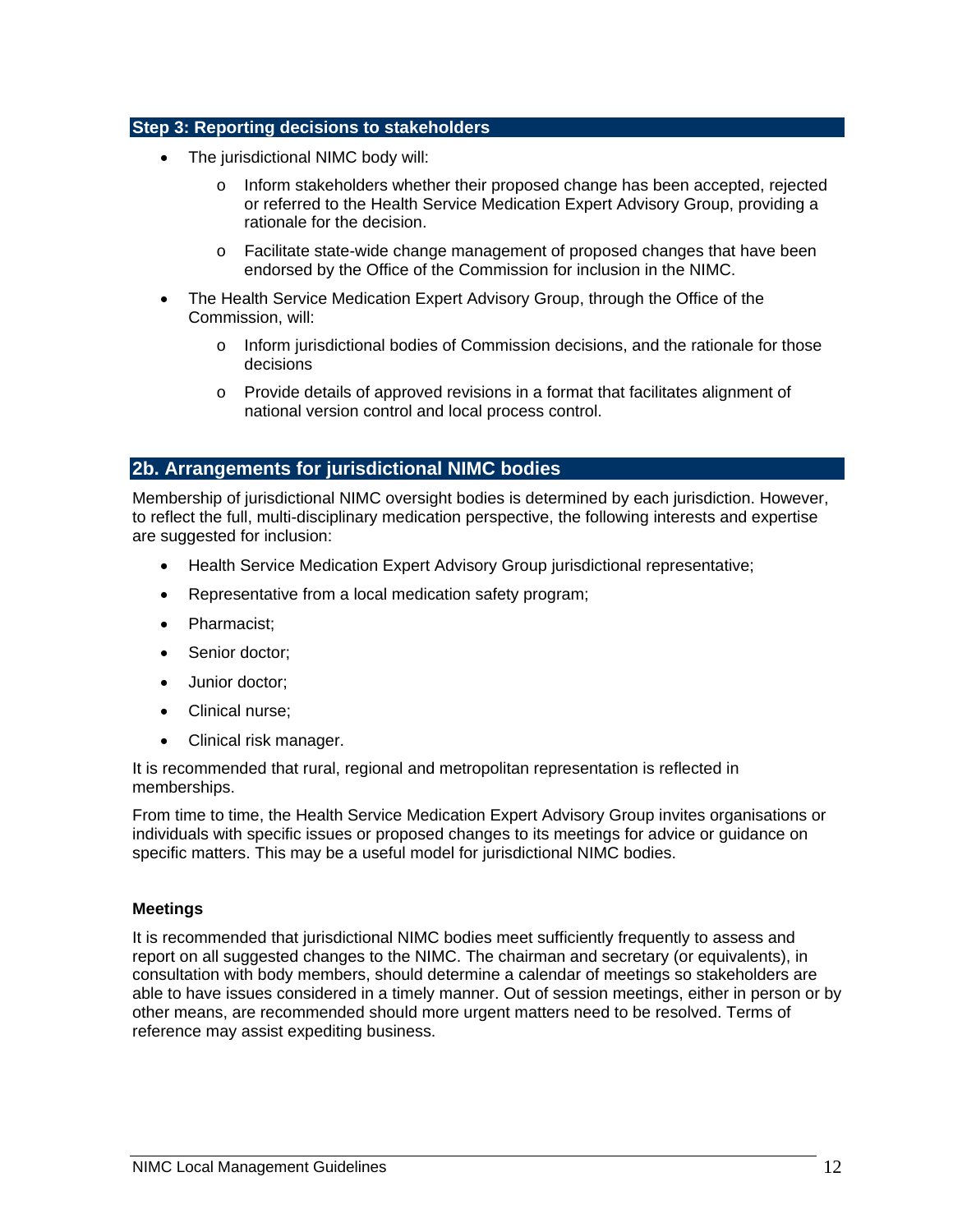#### **Reporting arrangements**

While each jurisdictional NIMC body reports locally, annual reporting to the Health Service Medication Expert Advisory Group is an important part of national version control. Additional reporting to the Health Service Medication Expert Advisory Group may be determined at the jurisdictional level.

The Health Service Medication Expert Advisory Group maintains a national register of change proposals considered by it on the Australian Commission on Safety and Quality of Health Care web site. The Health Service Medication Expert Advisory Group looks to jurisdictional NIMC bodies for additional information useful to the medication community which can be included on the webpage.

#### **Confidentiality**

Documents circulated to jurisdictional NIMC bodies by the Health Service Medication Expert Advisory Group noted as confidential or not for circulation are for the exclusive use of the jurisdictional NIMC bodies and are not to be copied or circulated unless authorisation is provided.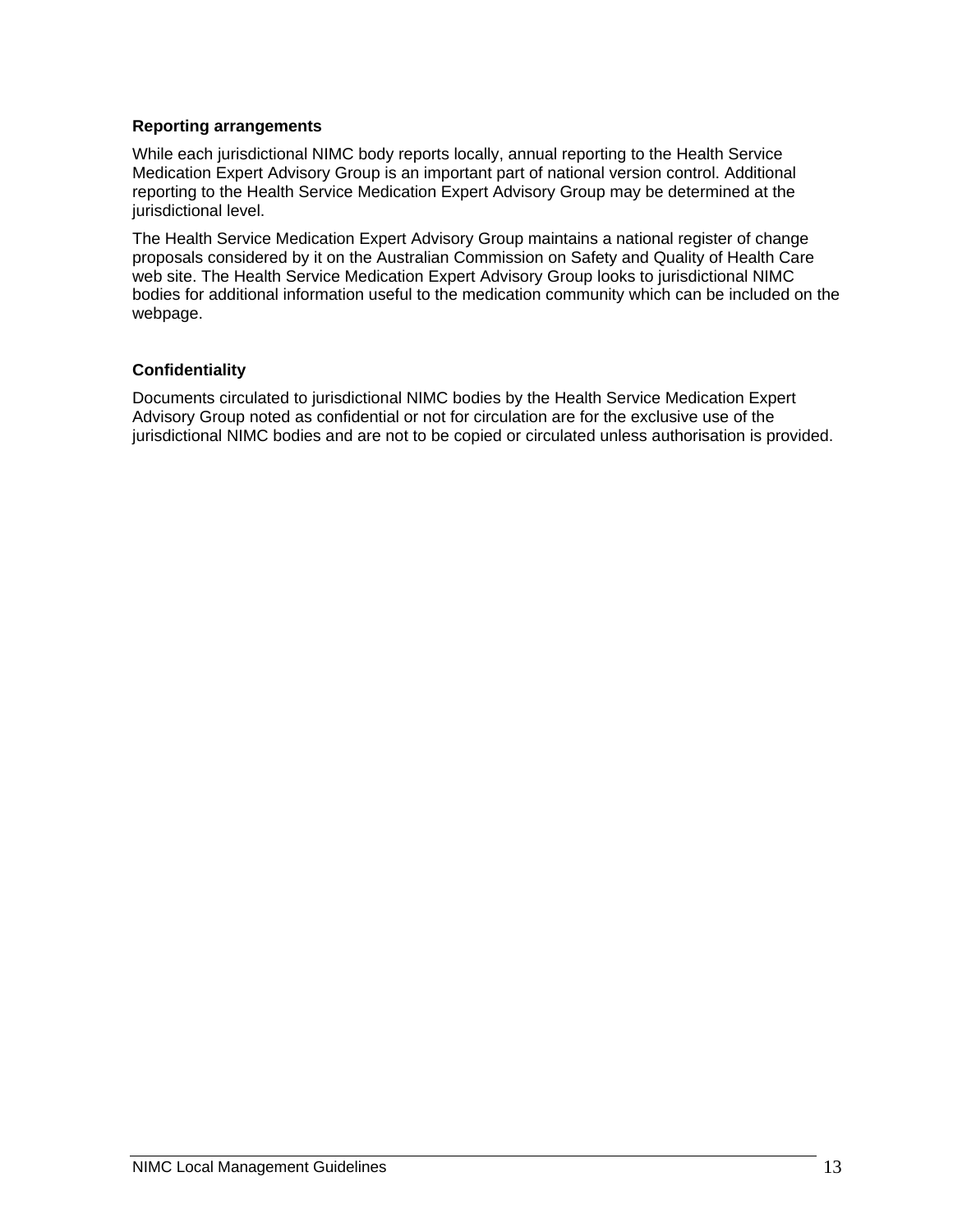# **3. NIMC summary rationale**

Ensuring patients receive the best therapy in a safe and effective manner is a complex process involving many health professionals often working in teams. One critical component of this process is the communication of medicines orders to allow safe and accurate dispensing, administration and reconciliation of medicines. Evidence suggests that communication can be made safer through education of safe prescribing and administration principles and with standardisation of best practice to reduce the potential for errors.

Additional potential benefits in patient safety are derived from:

- standardisation of best practice throughout the medication management cycle, within and between healthcare organisations
- standardisation of undergraduate, postgraduate and continuing professional education in the medication management cycle.

#### **3a. Key principles for ordering and administering medicines for an individual patient**

- 1. When a medication chart is first written up, the patient's name should always be handwritten at the top of the chart by the prescriber. This acts as a double check for prelabelled charts and reduces the risk of ordering medicine for the wrong patient.
- 2. When subsequent new medicine orders are written, the chart should be checked to ensure it is for the correct patient.
- 3. A medication chart should include a section for recording adverse drug reaction information. This section should enable documentation of whether a reaction has previously occurred, the nature of the reaction (if one has occurred previously), the date the reaction occurred and the signature of the healthcare professional recording the information. If no previous reactions have occurred, this should be explicitly documented (e.g. 'nil known'). If no information is available about previous reactions (e.g. if the patient is unable to communicate), this should also be documented (e.g. 'unknown'). This section should be clearly visible where most regular prescriptions are written to reduce the risk of inadvertent exposure to a drug to which the patient is allergic.
- 4. A single medication chart should include a section for 'once only' and premedication orders so that they are neither on a separate chart nor included with regular orders. This minimises the risk of doses being missed or orders being continued inadvertently, as well as providing a more complete medication history on a single chart.
- 5. Telephone orders should be discouraged, unless essential due to work practice restrictions (for example, health service organisations with no resident medical staff). Where telephone orders are unavoidable, the medication chart should contain a section that facilitates the safe practice of two staff independently receiving and reading back the order to the prescriber. These orders should allow no more than four doses to be administered before being signed by the prescriber.
- 6. There should be a section on the medication chart for recording medicines taken by the patient prior to admission, except when a facility uses a dedicated medication reconciliation chart that accompanies the current medication chart. The inclusion of this information on or with the medication chart, or on a dedicated chart, facilitates reconciliation of pre-admission medicines with medicines prescribed whilst the patient is in care and at transfer. It also aids communication of changes to medicines made during admission to patients and primary care clinicians.
- 7. A medication chart must include a specific section for prescribing variable doses of medicines. This section should facilitate ordering and documentation of drug levels, as appropriate, to assist selection of suitable subsequent doses. It is recommended that this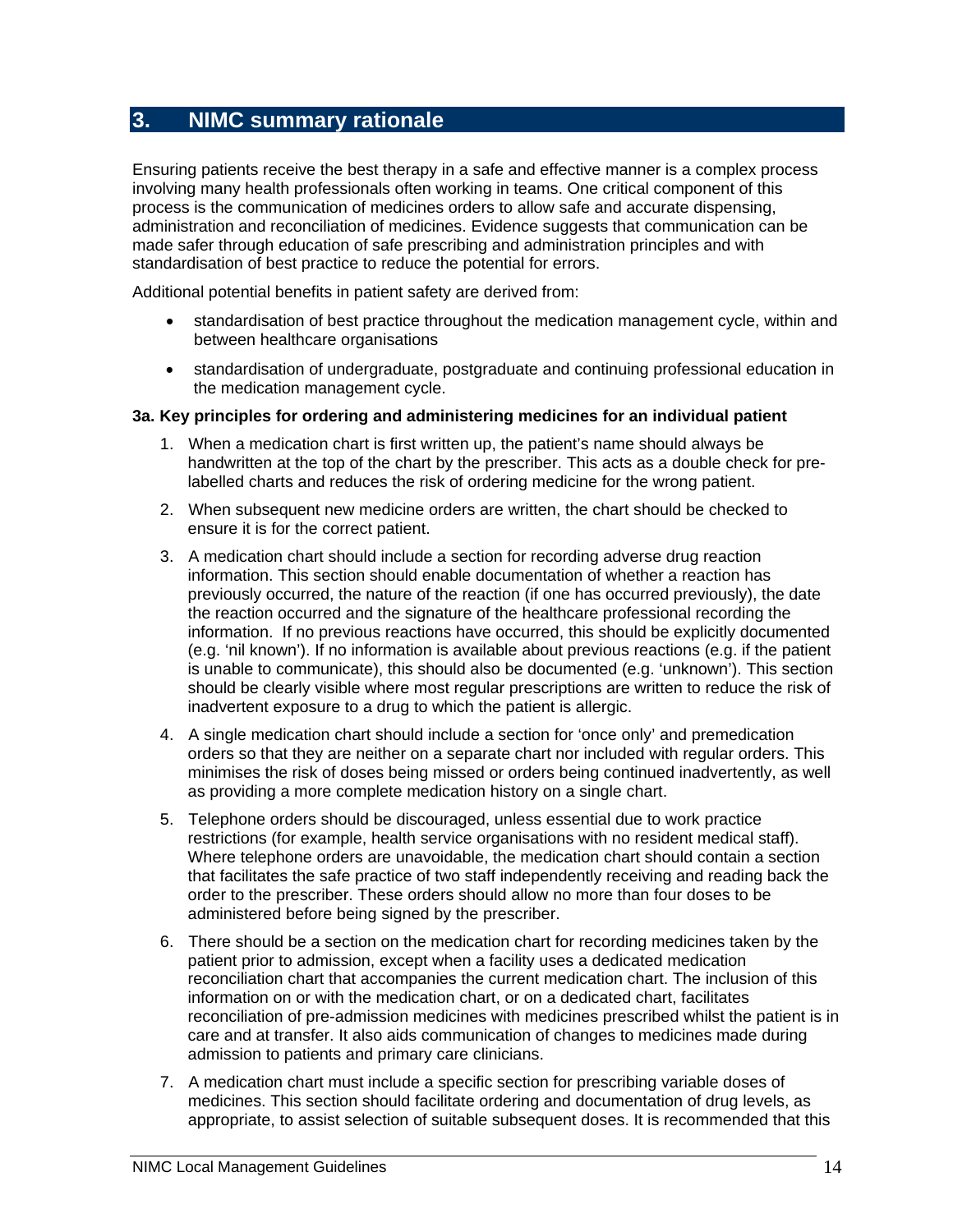variable dose section be on the inside of the chart with other regular orders to reduce the risk of dose omissions.

- 8. A medication chart should include a specific section for documenting venous thromboembolism (VTE) risk, prophylaxis appropriateness, ordering and recording administration of VTE chemo-prophylaxis and ordering and recording checking of mechanical prophylaxis. Hospital-associated VTE is a national safety and quality issue with research showing that medication chart prompts can improve the rate of VTE risk assessment and of appropriate prophylaxis prescribing.
- 9. A medication chart should include a specific section for prescribing warfarin. Warfarin is associated with adverse events both through under-dosing and overdosing. The warfarin section should enable documentation of both the International Normalised Ration (INR) target range and INR results to facilitate dosing decisions. Ideally, warfarin should be administered at 4 p.m. to ensure morning results are reviewed and the next dose is ordered by a prescriber familiar with the patient's medication management, rather than by 'after-hours' medical staff.
- 10. A medication chart should have a separate section for 'when required' (PRN) medicines in order to distinguish them from medicines that need to be given regularly. The PRN orders should be unambiguous, with clearly defined doses or dose ranges, minimum hourly frequency of administration and a recommended maximum dose in 24 hours, together with the indication for use.
- 11. A medication chart should include a specific section for nurse-initiated medicine, in accordance with state regulations and local practices.
- 12. Medicine orders should be dated from when the medication chart is rewritten, although medication management review is aided by documenting the date the medicine is started. It is useful to record in the National Medication Management Plan when medicines were commenced.
- 13. The chart should encourage prescribing using generic (active ingredient) medicine names. This is to reduce the risk of duplicate orders of the same medicine being made because of unfamiliarity with different trade (brand) names. In addition, medicines are usually stocked on the ward alphabetically by generic name, therefore generic prescribing facilitates location of the drug.
- 14. The chart should discourage the use of abbreviations, particularly those known to be error-prone. This reduces the risk of misinterpretation. Recommendations for Terminology, Abbreviations and Symbols used in the Prescribing and Administration of Medicines should be reflected in local health service organisation policy.
- 15. The chart should facilitate recording of the administration times by the prescriber, based on a locally agreed standard. This reduces the potential for nurses to misinterpret prescribed administration frequency instructions.
- 16. The chart should include a section for clinical pharmacist annotation regarding supply and administration. In addition, a section enabling pharmacists to sign the chart following review by a pharmacist facilitates peer review and improves communication with pharmacists covering the same ward or unit.
- 17. The chart should facilitate dispensing of discharge medicine directly from the medication chart, to avoid transcription errors. This may not be applicable for those sites using the PBS for discharge medicines or where separate discharge prescriptions are used. In such cases, local procedures should be developed to ensure that transcription errors are minimised and full medication reconciliation at discharge is facilitated.
- 18. The chart should include a section for prescriber contact details (for example, pager number), so that they can be easily contacted.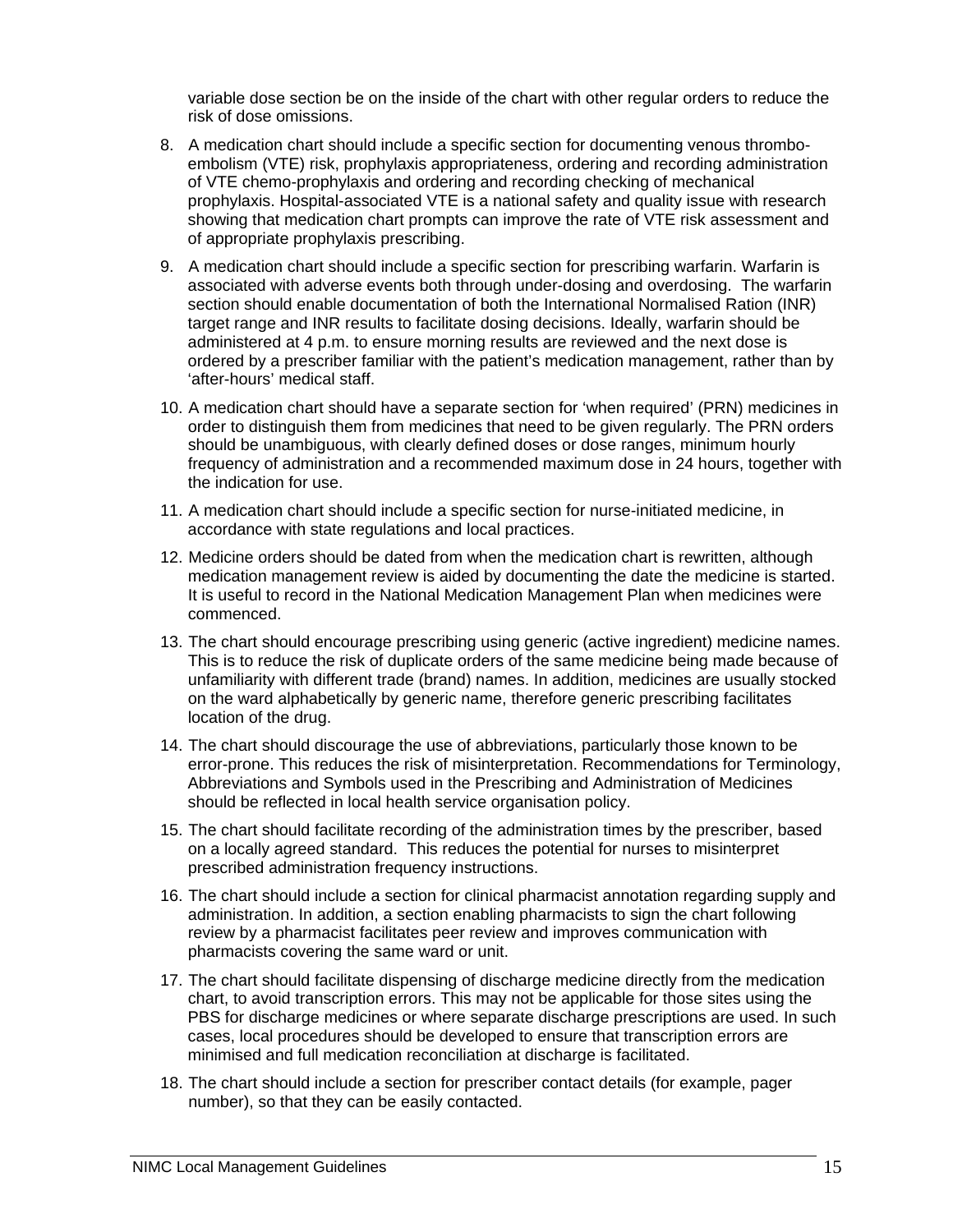# **4. NIMC versions**

The NIMC is a suite of standard medication charts in both paper-based and electronic formats. Use of the NIMC is mandatory and can be demonstrated by implementation and use of one, or more, of the following NIMC versions. Charts are available in formats designed for private health services.

All versions of the NIMC are available from the Commission web site in low and high resolution PDF files and in design files.

#### **1. NIMC (acute care)**

The NIMC (acute care) is a medication chart designed for patients in acute care. It is used across health service organisations in medical and surgical wards, emergency departments and intensive care units. The NIMC (acute) available on the Commission web site has 10.5 days of administration although the number of administration days may be varied locally.

#### **2. NIMC (long-stay)**

The NIMC (long-stay) is designed for long-term, stable adult patients in acute care. For example, the NIMC (long-stay) may be suitable for patients in spinal units and rehabilitation units. The NIMC (longstay) available on the Commission web site has 28.5 days of administration although the number of administration days may be varied locally.

#### **3. NIMC (paediatric) and NIMC (paediatric long stay)**

In 2008, Australian Health Ministers endorsed paediatric versions of the NIMC (acute) and NIMC (long stay). The paediatric NIMCs have additional features for safe prescribing in paediatric patients including neonates. These charts should be used for all children aged 12 years and less.

Use of the safety features specific to the paediatric NIMCs is outlined in Section 7 of this guide. Unless otherwise indicated, all other guidance in this document is relevant to the paediatric NIMCs.

#### **4. NIMC in private health service organisations**

Private health service organisations often face a unique challenge in relation to safe medication charting. The Pharmaceutical Benefits Scheme requires separate, signed prescriptions for each medication order and pharmacy arrangements often require separate paper-based orders for dispensing. Private health service organisation versions of the NIMCs include the same design and safety features but incorporate tear away sections for pharmacy orders and Medicare Australia claiming purposes.

#### **5. NIMC (GP e-version)**

General practitioners who prescribe for inpatients (usually in rural and remote health service organisations) need to issue medicine orders in NIMC compliant formats. To accommodate this requirement, the NIMC (GP e-version), a four A4 page version, was developed for incorporation in general practice electronic prescribing software. This allows general practitioners to print out medicine orders for inpatients in the NIMC (acute) format and permits recording of inpatient medicines administration using the standard NIMC process. Additional advice on use of the NIMC (e-version) forms Attachment D to this guide.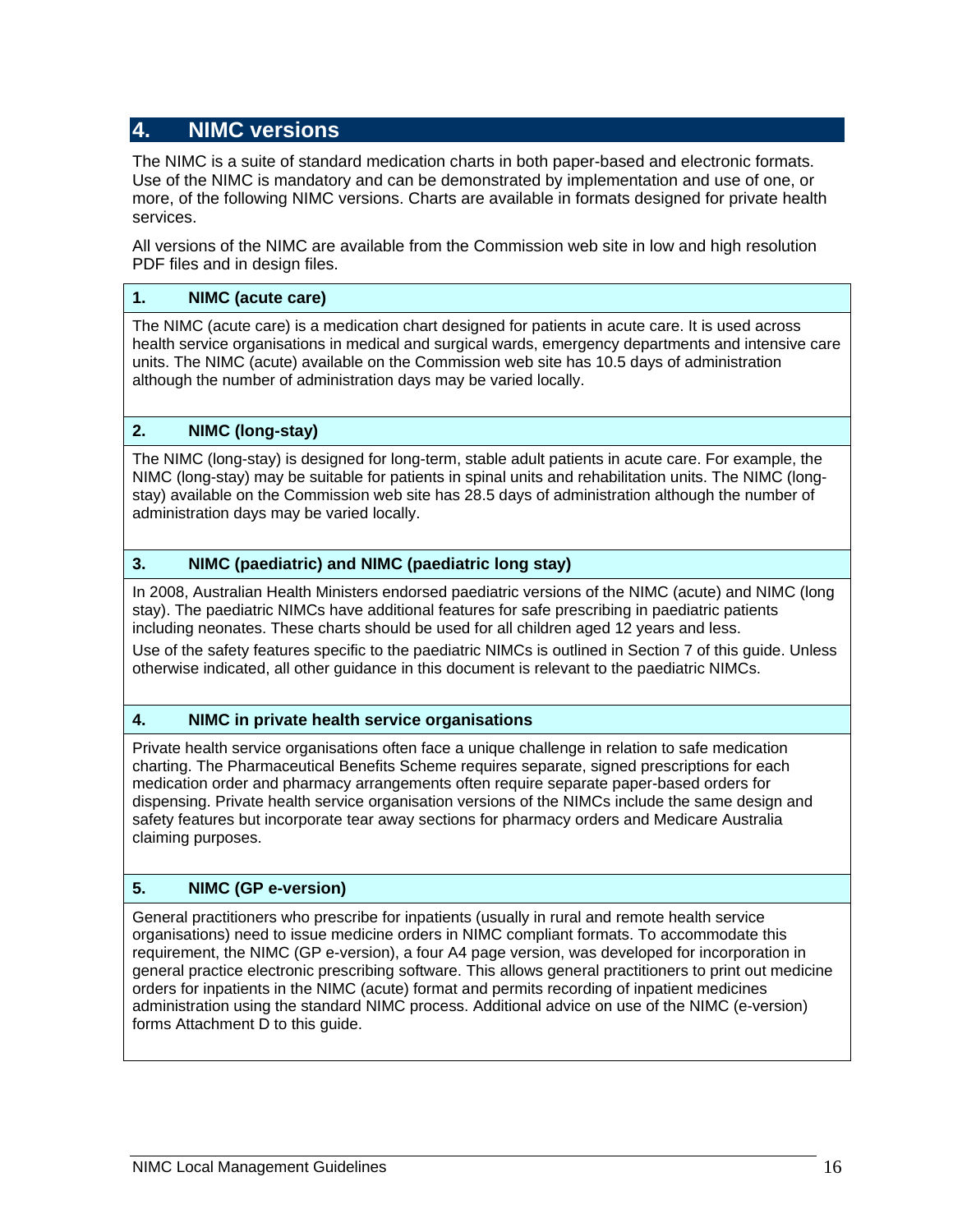#### **6. NIMC (day surgery)**

The NIMC (day surgery) is a two-side A4 medication chart which has no regular medicine order spaces. It incorporates standard NIMC features as well as features suitable for day procedure services:

- IV fluid administration
- VTE risk assessment section without prophylaxis ordering

#### **7. NIMC (clozapine titration)**

NIMC (clozapine titration) is intended to be used as a record of the prescribing, monitoring and administration of clozapine titration for adult patients. It is used in conjunction with the NIMC (acute) or NIMC (long-stay) or the private health service organisation versions of them.

When clozapine is used for maintenance treatment, the NIMC (acute) or NIMC (long-stay) or private health service organisation versions should be used.

Guidance on the use of the NIMC (clozapine titration) is available in a separate document to the NIMC User Guide.

A private health service organisation version of the NIMC (clozapine titration) is expected to be available in late 2013.

#### **8. NIMC (subcutaneous insulin)**

In May 2013, a national subcutaneous insulin chart was being piloted by health service organisations nationally and was expected to be mandated for use in 2014.

The chart combines Blood Glucose Level recording and monitoring with insulin ordering and recording of administration.

During the implementation phase, guidance on use of the NIMC (subcutaneous insulin) will be available in a separate document to the NIMC User Guide.

In addition, there are standard documents for recording medicines administration and medication history.

#### **9. National Interim Residential Medication Administration Chart**

The National Interim Residential Medication Administration Chart is designed for residential aged care facilities to record administration of discharge medicines accompanying residents returning from hospital.

#### **10. National Medication Management Plan**

The national Medication Management Plan (MMP) provides health service organisations with a standardised form that can be used by nursing, medical, pharmacy and allied health staff to improve the accuracy of information recorded on admission and available to the clinician responsible for therapeutic decision making.

A standardised form to record the medicines taken prior to presentation at the health service organisation and used for reconciling patients' medicines on admission, intra-health service transfer and at discharge is considered essential for the medication reconciliation process. The national MMP provides Australian health service organisations with a form designed specifically for these purposes The national MMP is designed for use in adult and paediatric patients.